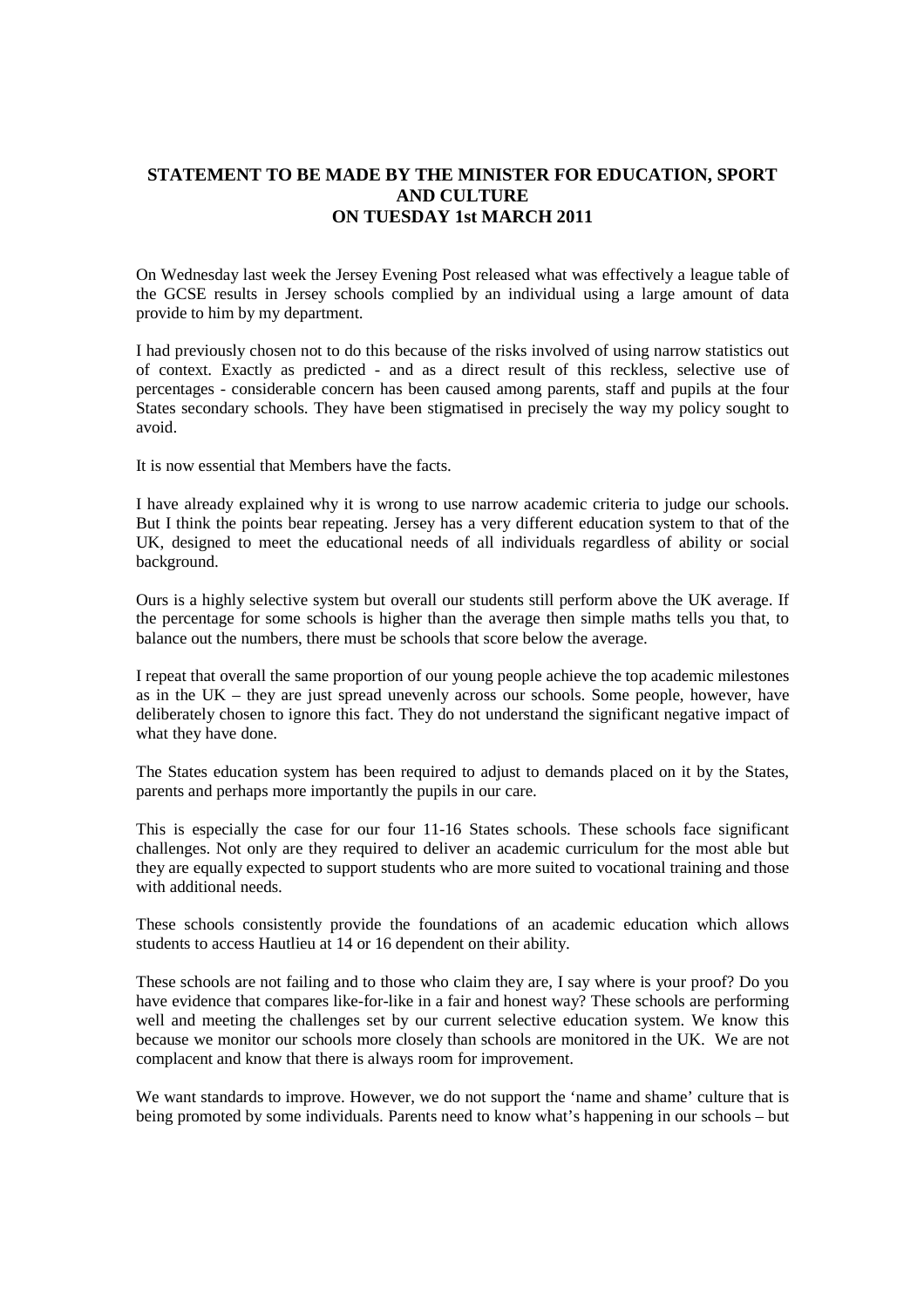in a meaningful way. Information is already available at each school and head teachers are more than willing to help parents make an informed choice over the schooling that best suits their child.

I want to be able to publicly recognise the performance of each school and my department has been working on a new system of measurements that will achieve this. Working with experienced educationalists we are piloting a scheme that will compare results based on the amount of progress each pupil has made. This will be a far more meaningful indicator of how our schools are performing.

It is right that there should be an open and honest debate on the future provision of education on the Island and since I became Minister a number of reviews have been undertaken to inform that debate. These reviews are now complete and a Green Paper will be issued in April to allow everyone the opportunity to have their say. This has been my intention from the start, and it is a commitment I aim to keep.

I want to assure members and the public that the education provided on the Island is good and we have much to be proud of. Teachers in our schools are well qualified with a wide range of skills and experience, fully committed to improving the learning experiences of the students in their care.

So, is it wrong to celebrate the achievements of all Island students? Absolutely not and I will continue to do so.

In the education service, we do not just pay lip service to the idea that we value everyone in our society – we genuinely, actively do. To achieve this requires a degree of sensitivity and understanding that has been lacking in the debate this past week.

The Green Paper on education will be published very shortly.

This will be the opportunity for the public of Jersey to have their say on this and many other aspects of education, as part of an informed debate on the future of our service. Whatever the views of States members, members of the public or the teaching professions, I will want to know what you think. I want to be part of a community that values the contribution of all individuals to our Island's prosperity, regardless of ability.

Working closely with the schools, my aim and that of the department will do all we can to make sure that each individual is provided with the best possible education for them to make a constructive contribution to the Island's economy and live fulfilled lives.

I sincerely hope that members share this view.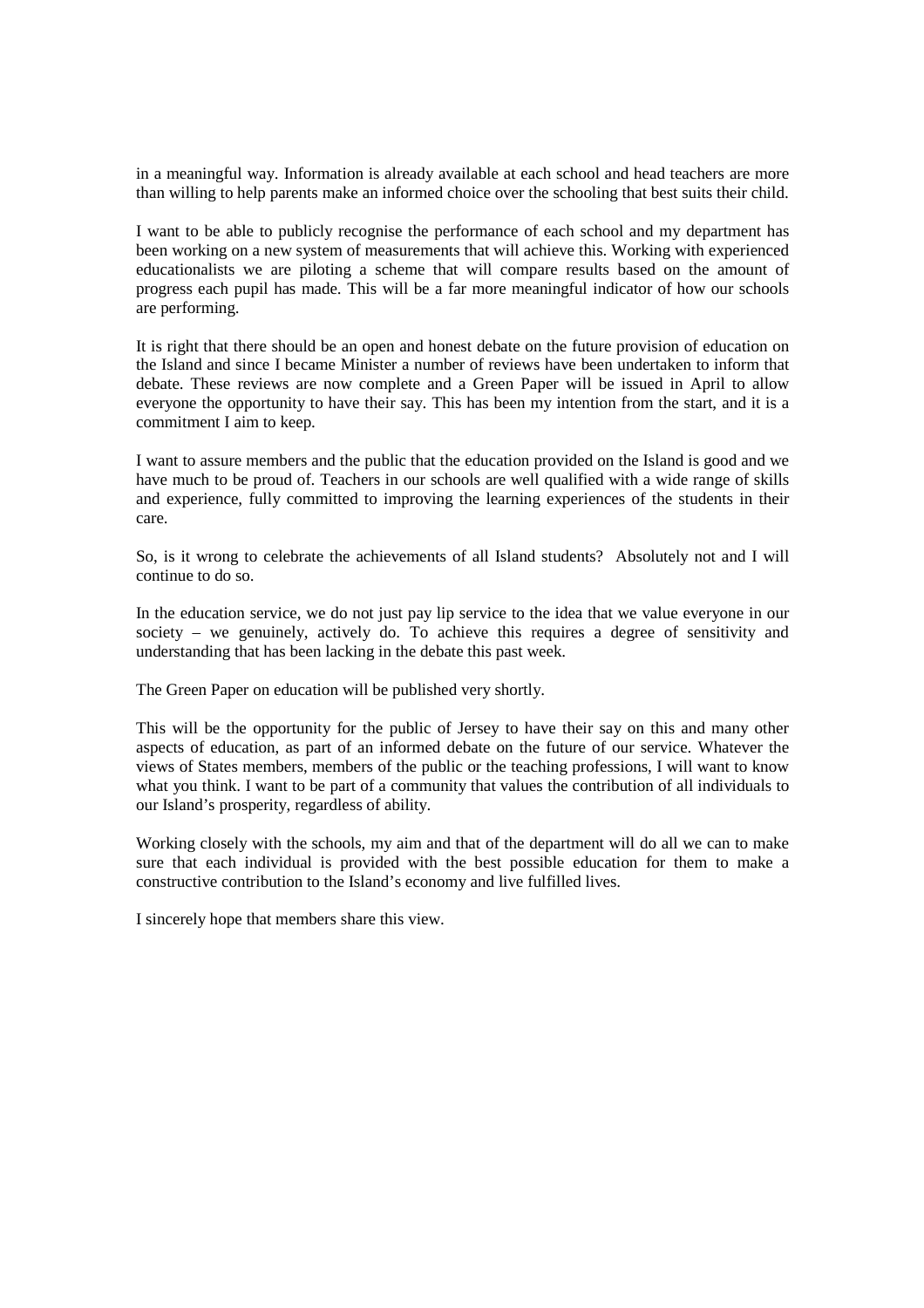### **5. The Minister for Education, Sport and Culture - statement regarding Jersey examination results**

# **5.1 Deputy J.G. Reed of St. Ouen (The Minister for Education, Sport and Culture):**

On Wednesday last week the *Jersey Evening Post* released what was effectively a league table of G.C.S.E. (General Certificate of Secondary Education) results in Jersey schools, compiled by an individual using a large amount of data provided to him by my department. I had previously chosen not to do this because of the risks involved of using narrow statistics out of context. Exactly as predicted, and as a direct result of this reckless, selective use of percentages, considerable concern has been caused among parents, staff and pupils at the 4 States secondary schools. They have been stigmatised in precisely the way my policy sought to avoid. It is now essential that Members have the facts. I have already explained why it is wrong to use narrow academic criteria to judge our schools, but I think the point bears repeating. Jersey has a very different education system to that of the U.K. designed to meet the educational needs of all individuals regardless of ability or social background. Ours is a highly selective system, but overall our students still perform above the U.K. average. If the percentage for some schools is higher than the average, then simple maths tell you that to balance out the numbers there must be schools that score below that average. I repeat that overall the same proportion of our young people achieve the top academic milestones as in the U.K. They are just spread unevenly across our schools. Some people however have deliberately chosen to ignore this fact. They do not understand the significant negative impact of what they have done. The States education system has been required to adjust to demands placed on it by the States, parents and perhaps more importantly the pupils in our care. This is especially the case for our 4 11-to-16 state schools. These schools face significant challenges. Not only are they required to deliver an academic curriculum for the most able, but they are equally expected to support students who are more suited to vocational training and those with additional needs. These schools consistently provide the foundations of an academic education which allow students to access Hautlieu at 14 or 16 dependent on their ability. These schools are not failing, and to those who claim they are I say: "Where is your proof? Do you have evidence that compares like for like in a fair and honest way?" These schools are performing well and meeting the challenges set by our current selective education system. We know this because we monitor our schools more closely than schools are monitored in the U.K. We are not complacent and know that there is always room for improvement. We want standards to improve. However we do not support the name and shame culture that is being promoted by some. Parents need to know what is happening in our schools, but in a meaningful way. Information is already available at each school, and head teachers are more than willing to help parents make an informed choice over the schooling that best suits their child. I want to be able to publicly recognise the performance of each school, and my department has been working on a new system of measurements that will achieve this. Working with experienced educationalists we are piloting a scheme that will compare results based on the amount of progress each pupil has made. This will be a far more meaningful indicator of how our schools are performing across the Island. It is right that there should be an open and honest debate on the future provision of education on the Island, and since I became Minister a number of major reviews have been undertaken to help inform that debate. These reviews are now complete and a Green Paper will be issued in April to allow everyone the opportunity to have their say. This has been my intention from the start and it is a commitment I aim to keep. I want to assure Members and the public that the education provided on the Island is good and we have much to be proud of. Teachers in our schools are well qualified with a wide range of skills and experience, fully committed to improving the learning experiences of the students in their care. So, is it wrong to celebrate the achievements of all Island students? Absolutely not; and I will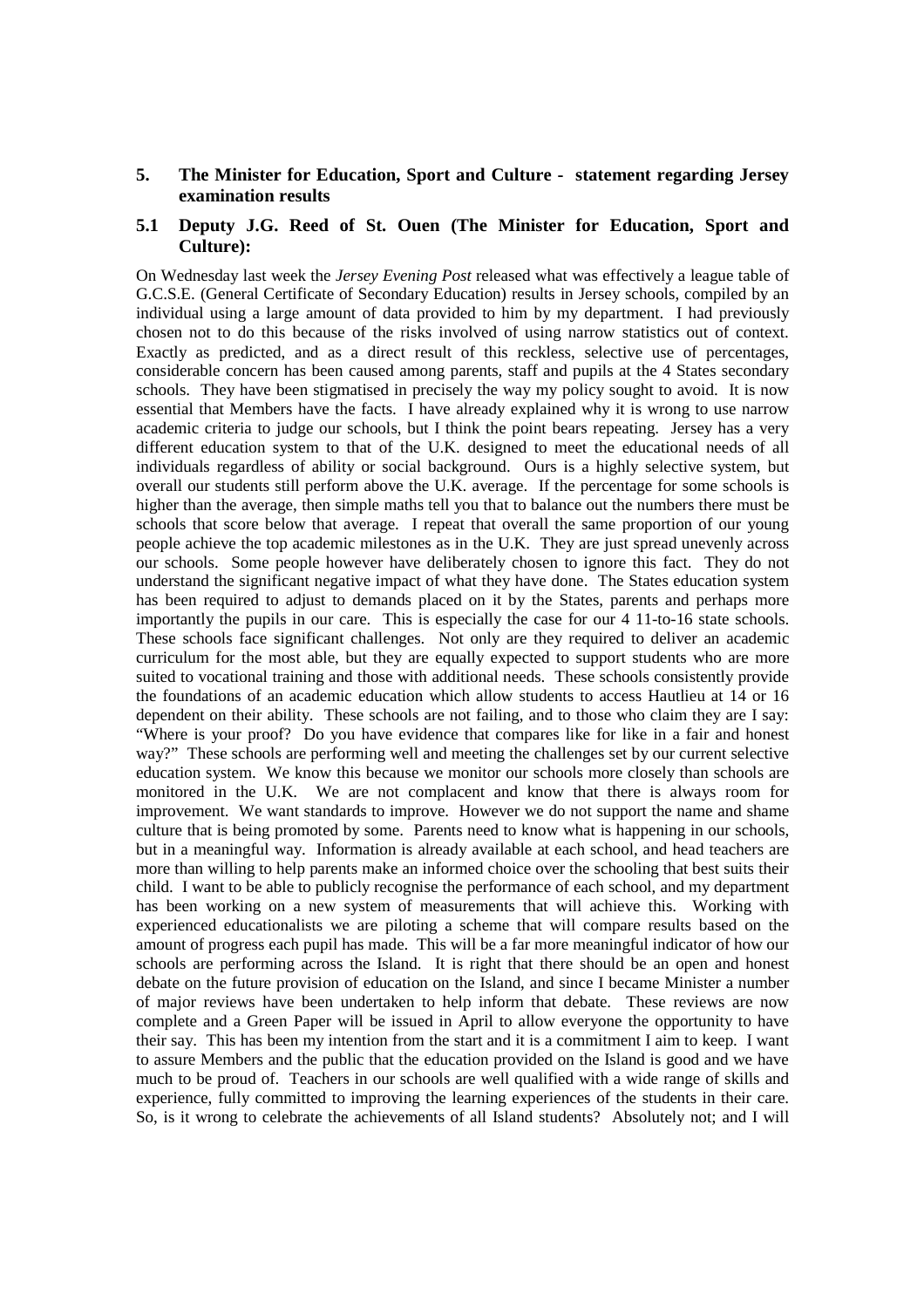continue to do so. In the Education Service we do not just pay lip service to the idea that we value everyone in our society. We genuinely, actively do. To achieve this requires a degree of sensitivity and understanding that so far has been lacking in the debate this past week. The Green Paper on Education will be published shortly. This will be the opportunity for the public of Jersey to have their say on this and many other aspects of education as part of an informed debate on the future of our service. Whatever the views of States Members, members of the public or the teaching professions, I will want to know what you think. I want to be part of a community that values the contribution of all individuals to our Island's prosperity regardless of ability. Working closely with the schools, my aim, and that of the department, will be to do all we can to make sure that each individual is provided with the best possible education for them to make a constructive contribution to the Island's economy and live fulfilled lives. I sincerely hope that Members share this view. **[Approbation]** 

# **The Bailiff:**

Now 10 minutes of questions.

# **5.1.1 Senator J.L. Perchard:**

It is true that the 4 state secondary schools start with fewer academic students due to the 41 per cent the Minister mentioned the other day in his statement attending fee-paying schools, and at 14 years the transfer of approximately 15 per cent of students to Hautlieu. That said, my question is about the comparative performance of the 4 state schools who all operate within the same guidelines. Thanks to the *Jersey Evening Post*, we know that Les Quennevais students obtain 38 per cent.

#### **The Bailiff:**

Concisely, please.

#### **Senator J.L. Perchard:**

With respect, it is the core of students achieving A-star to C grades at G.C.S.E. including maths and English. Grainville students on the other hand achieved 18.3 per cent under the same criteria. The Minister asks in his statement where is the proof that any schools are failing. I say to the Minister, the proof is contained within his own now published results.

#### **The Bailiff:**

What is the question?

#### **Senator J.L. Perchard:**

So I ask how does the Minister explain the huge differential and why does he believe that covering up such a differential is in the public interest?

### **The Deputy of St. Ouen:**

As I just explained to the Senator and others, determining and understanding the data that is provided from each school and recognising the different challenges that they face requires some thought and knowledge. That knowledge will come to the Senator and others if they accept my invitation, which I am considering offering to him to come and talk to my officers at the department to find out the facts, rather than coming to the unsubstantiated conclusions **[Approbation]** that he chooses to make on a regular basis. By the way, as a final, they are not my results that I produced. They are not my league tables; they are tables created by an individual who is not either involved in education on the Island or as an educationalist.

[12:15]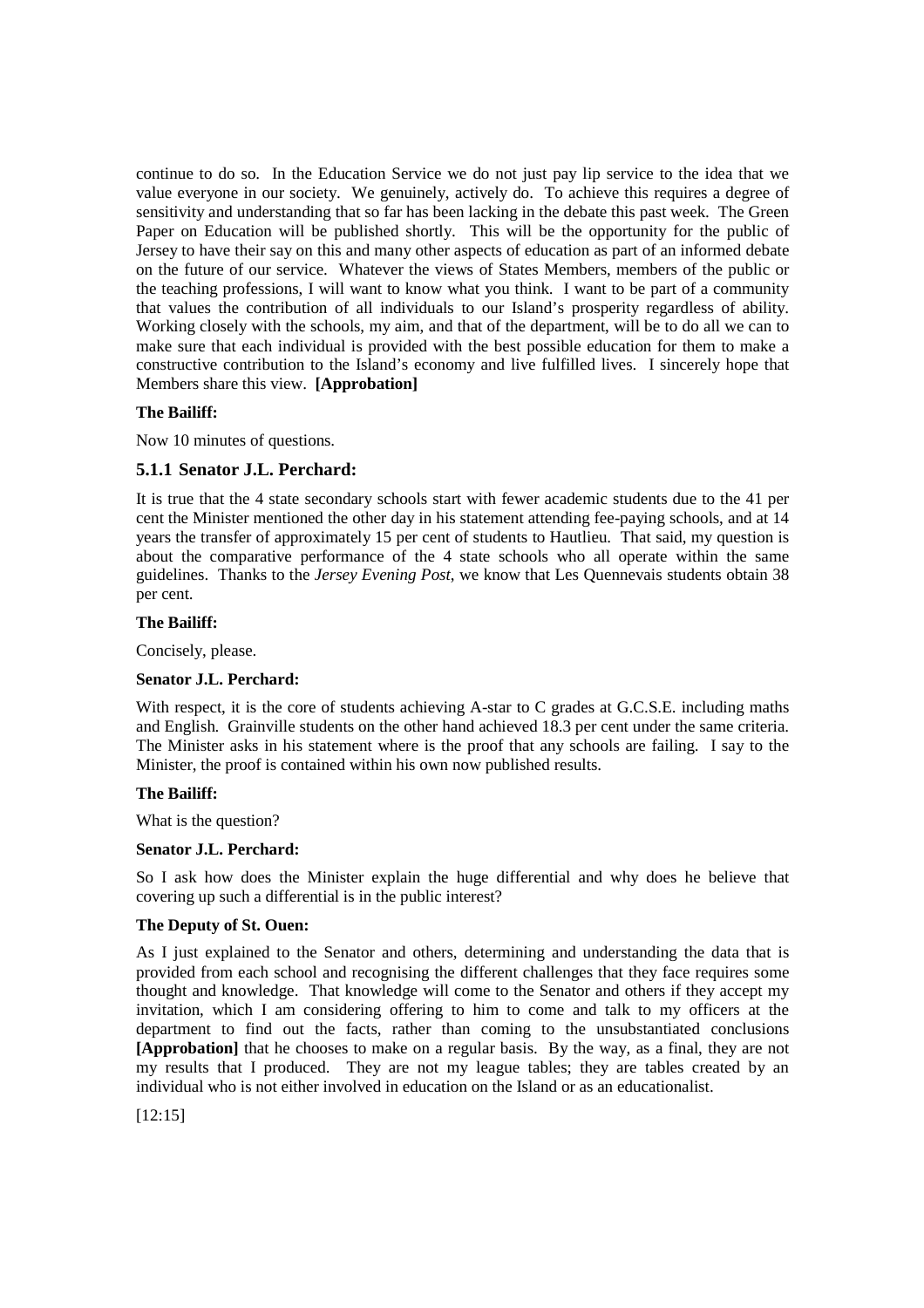# **5.1.2 Deputy M. Tadier:**

While I share many of the concerns of the Minister and reservations about the meaningfulness of these statistics and also the unintended consequences that these statistics may bring about, does the Minister accept that over the years his department has been putting itself in a vulnerable position making a rod for its own back in the fact that the statistics are published for the selective schools; and year on year we are told that these schools are doing so well, we have got 95 per cent pass rates. Hardly surprising for academics to get pass rates, but while holding back the exam results for the States schools. Does the Minister accept that that is a valid criticism and it is understandable that the public would be frustrated at the perceived double standards?

### **The Deputy of St. Ouen:**

I do not believe that the public are frustrated in any shape or form, though the one thing that I do know, and the contact that I have had with parents, is that they are extremely frustrated by individuals who choose to select-out a particular group of schools that are providing education and good education to our children. With regards the Deputy's comments, I would refer him to, I think it was an extract from the Education and Home Affairs Scrutiny Panel Report on School Suspensions, where on page 78 of 88 - and this is one of the comments that they make, not myself - it speaks about the issue of league tables arose during the course of the Sub-Panel's review, and the comment made by the panel was: "It was unanimously believed that league tables would have a negative impact on the Island's secondary education system. Ultimately league tables could deter some parents from sending their children to certain schools. This would then have an even greater impact on the school." Those are not my words; they come from the Scrutiny Panel that the Deputy is part of.

# **5.1.3 Deputy M. Tadier:**

So a very quick question. I stand by those comments. But the question which the Minister has not answered is why your statistics released for certain schools, the selective schools, are not released for the States schools?

#### **The Deputy of St. Ouen:**

We provide once a year an overall view of how our Island's children are performing. That is the policy of the department, and that is the policy that I currently operate. It is true that we need, and we recognise, the importance of demonstrating the effectiveness of each of our schools. As I said in my statement, we are working towards that. We are developing measurements that we can properly show and give the confidence that, whether it is States Members or the public, require about our schools. If we are going to make changes to our educational system then we need to do that as part of a process and a debate which will be included in the Green Paper.

# **Deputy M. Tadier:**

If the Minister does not want to answer the questions, simply say so, but do not filibuster.

# **5.1.4 Connétable A.S. Crowcroft of St. Helier:**

The Minister uses the word "reckless", which seems to me very strong. Does he not agree that we as local parents and taxpayers have the right to know how our education system is performing in comparison with the U.K., given that many of our children will either be going to university there or indeed seeking jobs there?

#### **The Deputy of St. Ouen:**

I would like to just remind the Constable that we do provide that information. That information is readily available if anyone chooses to visit and discuss with the schools that they are choosing to